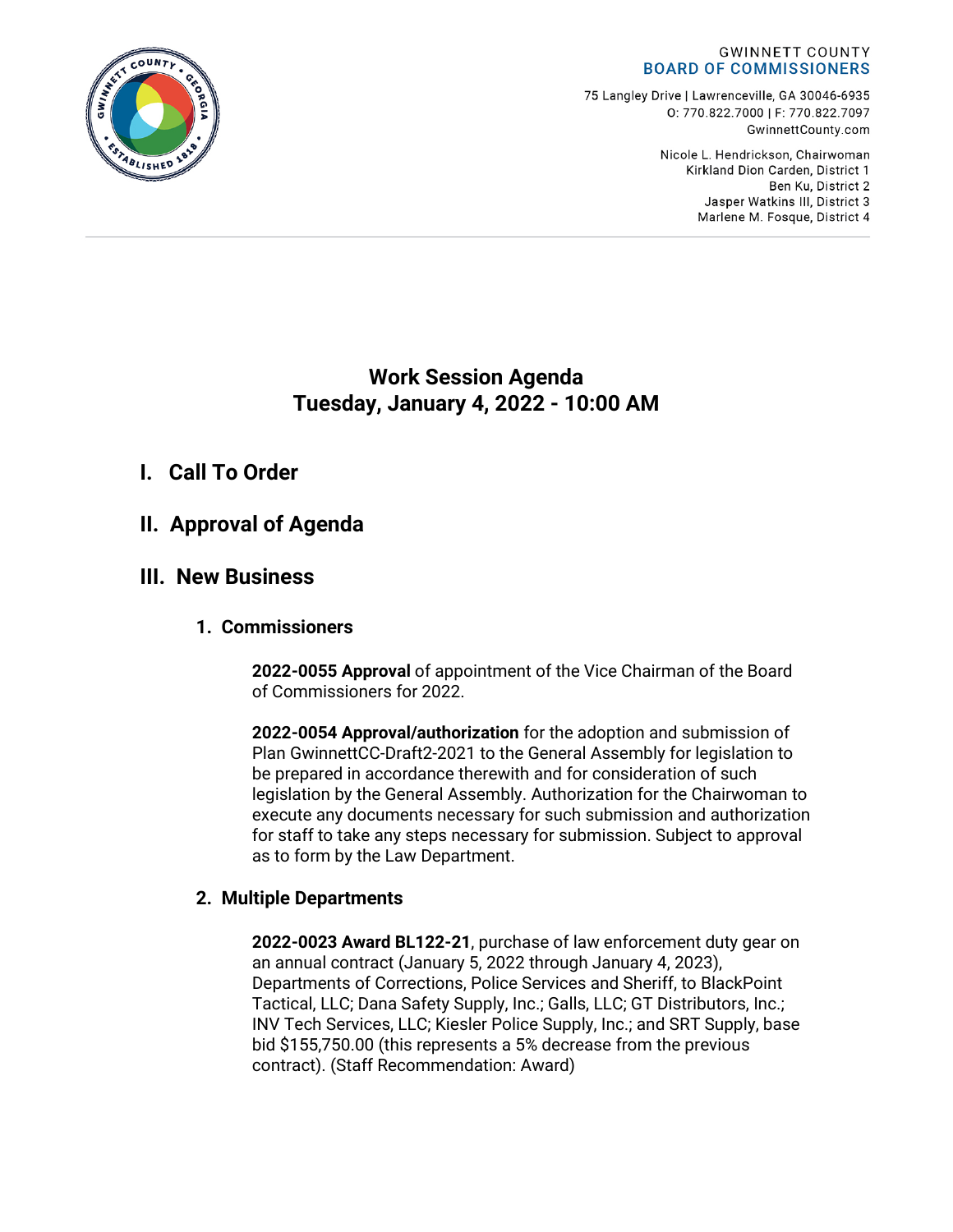## **III. New Business**

#### **3. Community Services/Tina Fleming**

**2022-0011 Award BL106-21**, Duncan Creek Park synthetic turf replacement, to Sprinturf, LLC, amount not to exceed \$810,900.00. Contract to follow award. Subject to approval as to form by the Law Department. This contract is funded by the 2017 SPLOST Program. (Staff Recommendation: Award)

**2022-0015 Award BL115-21**, Mountain Park Aquatic Center and Bethesda Park Aquatic Center mechanical improvements, to Maxair Mechanical, LLC, amount not to exceed \$1,371,940.00. Contract to follow award. Subject to approval as to form by the Law Department. This contract is funded by the 2017 SPLOST Program. (Staff Recommendation: Award)

**2022-0027 Approval** to set qualifying fees for the county and judicial offices to be filled through the election process in 2022 as required by O.C.G.A. § 21-2-131. Subject to approval as to form by the Law Department. (Staff Recommendation: Approval)

### **4. Financial Services/Buffy Alexzulian**

**2022-0004 Approval** of tax digest corrections, including changes to the digest, additions, deletions, and errors discovered during the billing and collection process of the Tax Assessors and Tax Commissioner's Office. Adjustments amount to an increase of assessed value in the amount of \$148,294,660.00, a decrease in assessed value of \$351,880.00 for a net increase of \$147,942,780.00 for tax years 2013 through 2021. (Staff Recommendation: Approval) (Board of Assessors Approved on December 1, 2021, Vote 5-0)

**2022-0012 Approval** and adoption of the fiscal year 2022 Operating, Capital, and Grants Budgets, and the preliminary approval of the 2023- 2027 Capital Improvement Plan. (Staff Recommendation: Approval)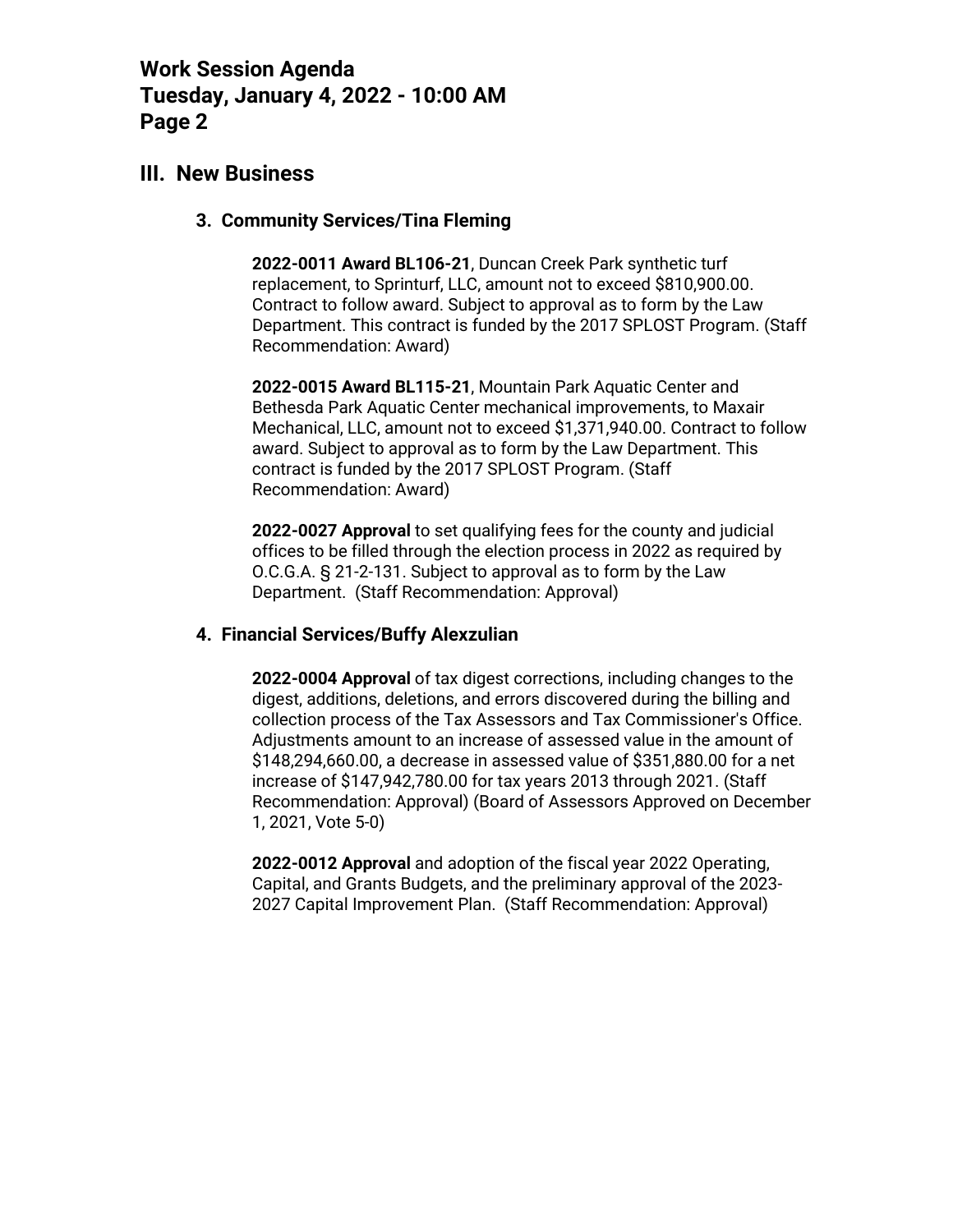## **III. New Business**

### **5. Information Technology Services/Dorothy Parks**

**2022-0006 Award RP029-21**, broad based geographic information system services on an annual contract (January 19, 2022 through January 18, 2023), to Burns & McDonnell Engineering Company, Inc., dba 1898 & Co.; Dewberry Engineers, Inc.; Geographic Information Services, Inc.; Kimley-Horn and Associates, Inc.; and Timmons Group, Inc., base amount \$400,000.00 (negotiated cost savings of approximately \$4,350.00). Contract to follow award. Subject to approval as to form by the Law Department. (Staff Recommendation: Award)

### **6. Law Department/Michael P. Ludwiczak**

**2022-0030 Approval** of the settlement in the matter of Demetrius Hollins v. Gwinnett County, Georgia, et al., U. S. District Court for the Northern District of Georgia, Civil Action No. 1:21-CV-03756-MHC, for the sum of \$400,000.00, including authorization for the Chairwoman to execute any documents necessary to effectuate the settlement. All documents are subject to approval as to form by the Law Department.

**2022-0013 Approval/authorization** for the Chairwoman to execute a Quitclaim Deed from Gwinnett County, Georgia to Gemini Buys, LLC, and any other documents necessary, to clear the title on property located in Land Lot 44 of the 7th District, Tax Parcel R7044 100, from any interest the County may have in the property by virtue of a Sheriff's Tax Deed recorded at Deed Book 6608, Page 104, Gwinnett County, Georgia records. Subject to approval as to form by the Law Department.

### **7. Support Services/Angelia Parham**

**2022-0008 Award BL103-21**, fleet fuel site improvements project, to JF Acquisition, LLC, amount not to exceed \$155,245.53. Contract to follow award. Subject to approval as to form by the Law Department. (Staff Recommendation: Award)

**2022-0009 Award BL107-21**, Gwinnett County Corrections cooler and freezer replacement project, to Citisco, LLC, amount not to exceed \$143,222.81. Contract to follow award. Subject to approval as to form by the Law Department. (Staff Recommendation: Award)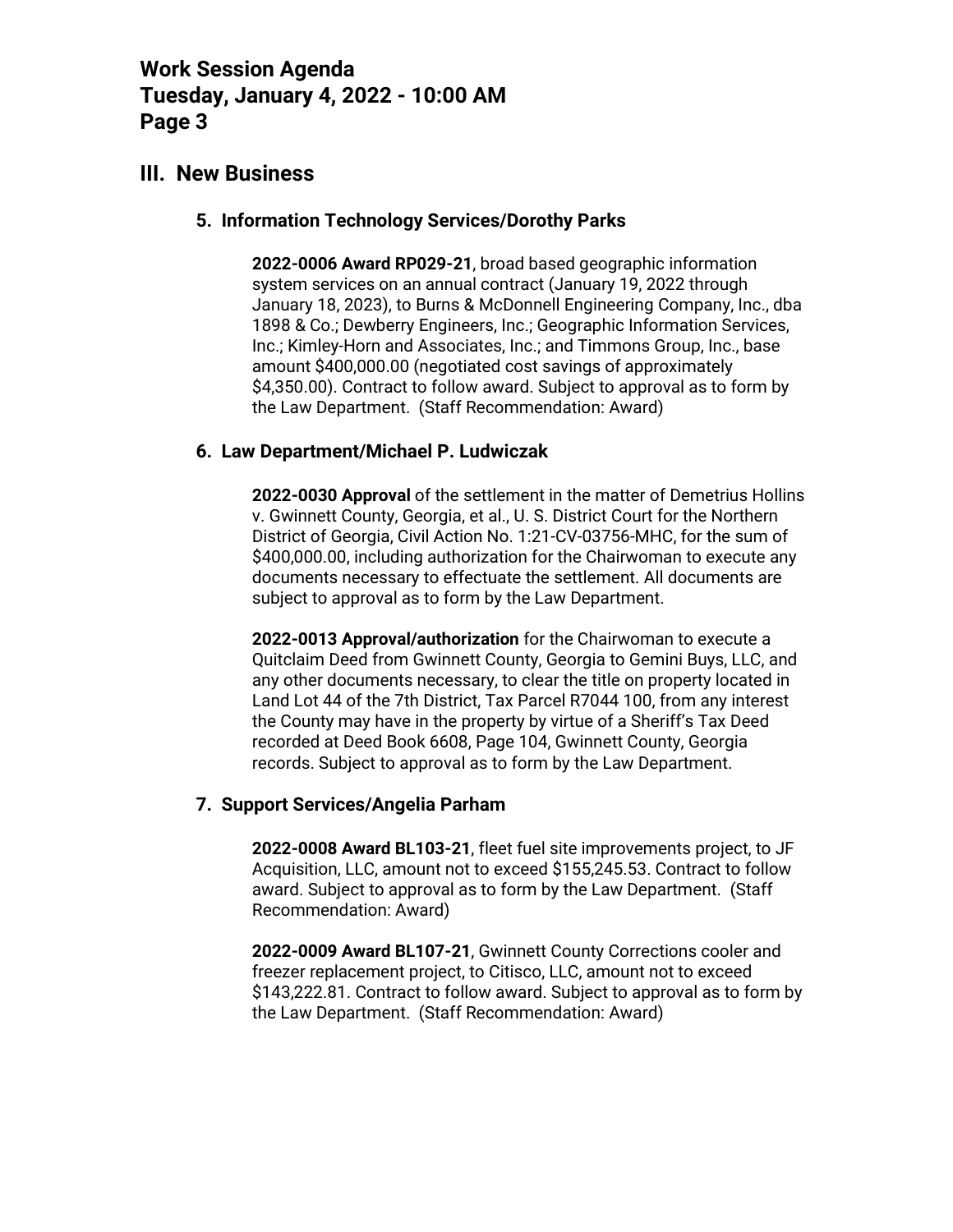### **III. New Business**

#### **7. Support Services/Angelia Parham**

**2022-0014 Approval** to extend OS011-20, provision of a turnkey on-site vehicle and equipment maintenance parts operation on an annual contract (January 1, 2022 through March 31, 2022), with Genuine Parts Company dba NAPA Auto Parts, using a competitively procured State of Georgia contract, base amount \$2,009,147.25. (Staff Recommendation: Approval)

### **8. Transportation/Lewis Cooksey**

**2022-0007 Award BL121-21**, Peachtree Industrial Boulevard (North Berkeley Lake Road to Bradford Creek Trail), SR 140/Holcomb Bridge Road (Smithpointe Drive to Peachtree Corners Circle), and Pond Road (Ingram Road to Tiger Boulevard) pedestrian improvement projects, to Sol Construction, LLC, amount not to exceed \$835,148.00. Contract to follow award. Subject to approval as to form by the Law Department. This contract is funded 81% by the 2017 SPLOST Program. (Staff Recommendation: Award)

**2022-0017 Approval** of Change Order No. 2 - BL047-19- SR 324/Gravel Springs Road at I-85 Interchange project with E. R. Snell Contractor, Inc. increasing the contract by a net of \$963,773.54. The contract amount is adjusted from \$19,582,658.08 to \$20,546,431.62. Subject to approval as to form by the Law Department. This change order is funded by the Georgia Department of Transportation. (Staff Recommendation: Approval)

**2022-0016 Approval/authorization** for the Chairwoman to execute Supplemental Construction Agreement #2 with the Georgia Department of Transportation (GDOT) for additional project funding of \$963,773.54 for construction of the project on SR 324/Gravel Springs Road at I-85. Approval/authorization for the Chairwoman or designee to execute all related documents. Subject to approval as to form by the Law Department. This item is funded 100% by the Georgia Department of Transportation. (Staff Recommendation: Approval)